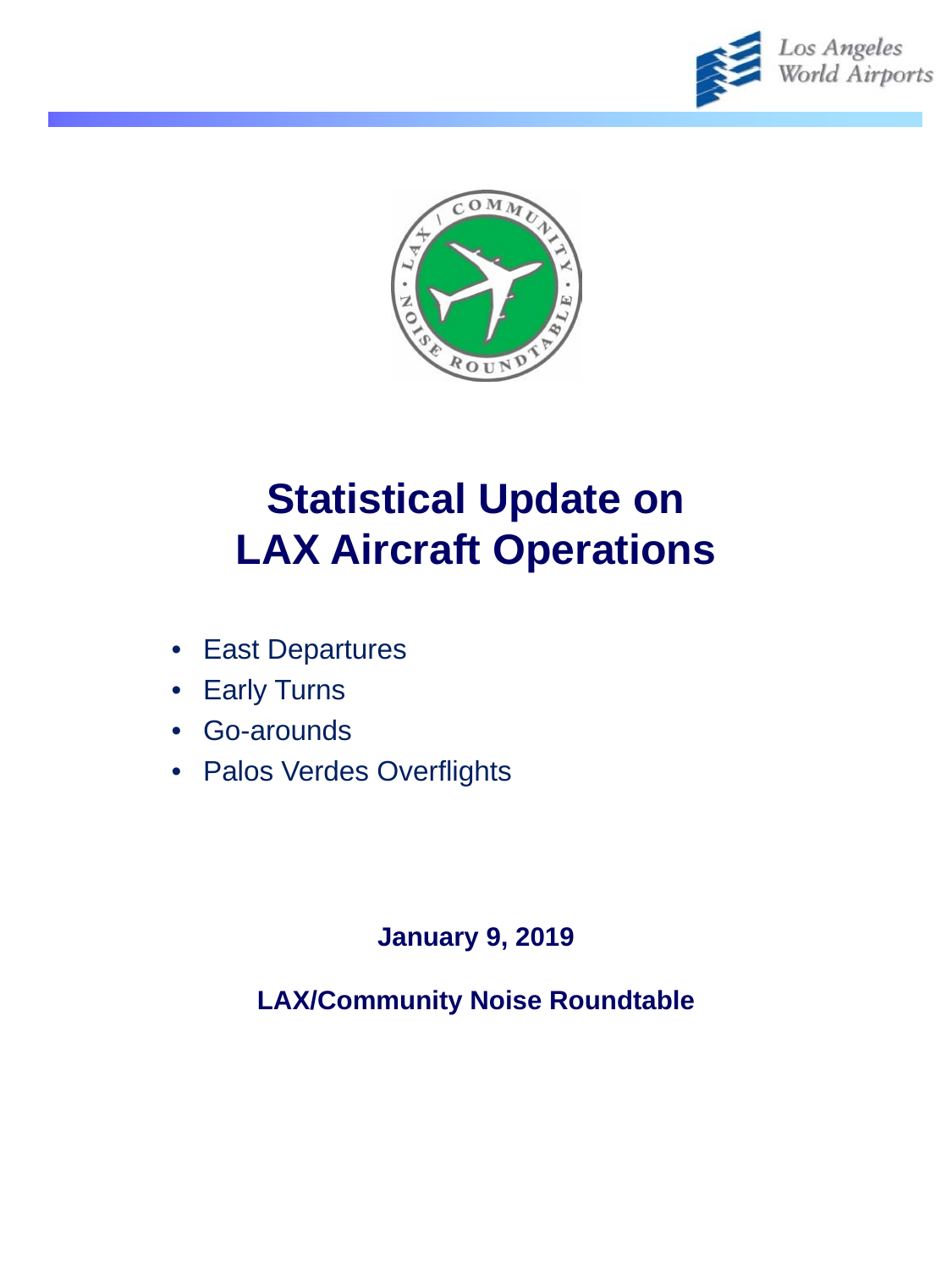#### Non-Conforming East Departures Midnight to 6:30 AM



The graphs below show a summary of aircraft operations departing to the east while the airport is still conducting westerly departures between midnight and 6:30 a.m. These individual easterly departures usually occur when the pilot of a heavy aircraft (e.g. B747s) determines that the tail wind is too great for the weight of the aircraft and requests to depart east into the wind for aircraft safety.





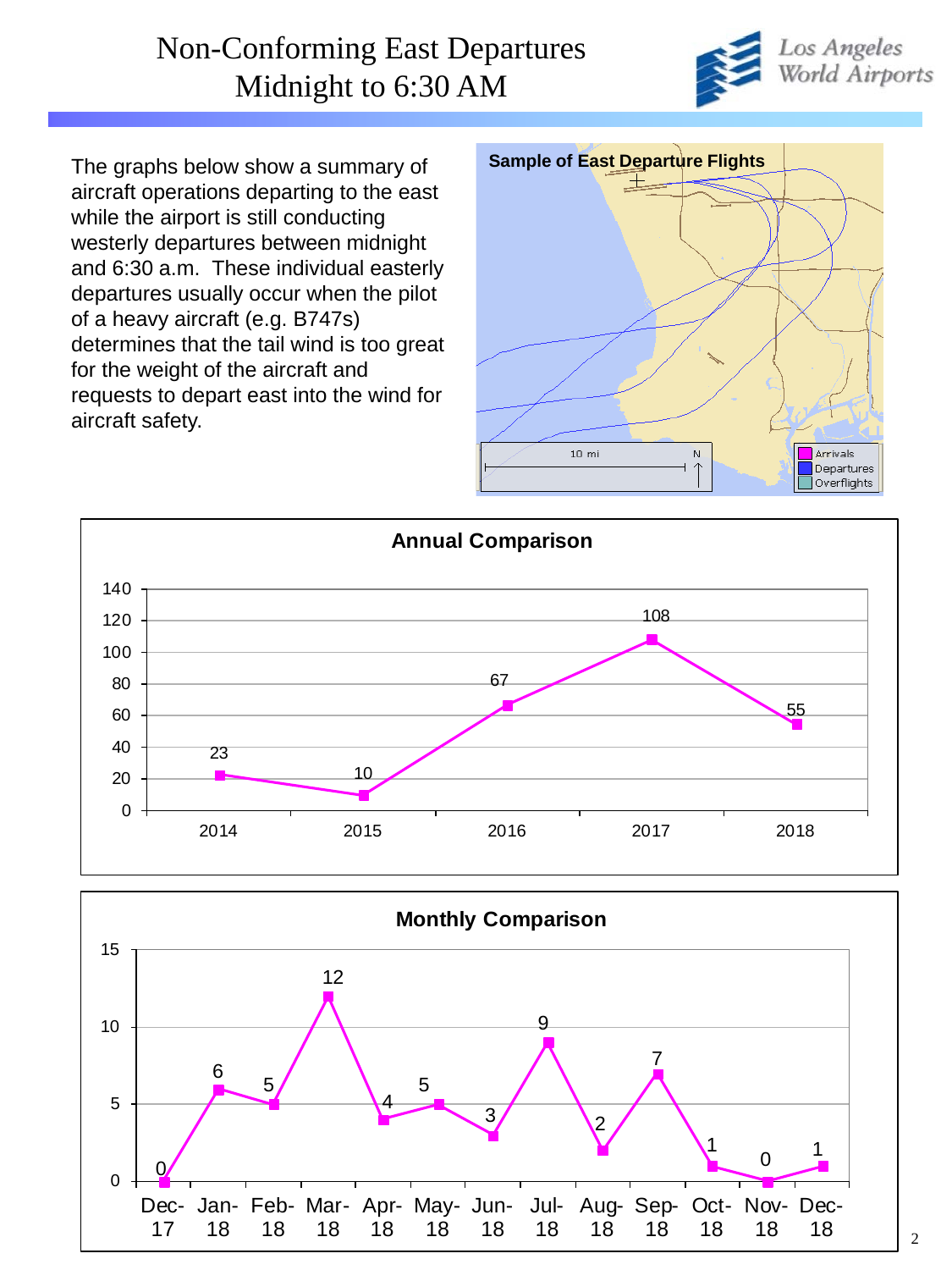## Early Turns to the North



An "early turn" occurs when an aircraft on a westerly departure from any of the four LAX runways initiates a turn prior to reaching the shoreline that results in the aircraft flying over the community to either the north or south of the airport. The graphs below show the number of early turns that flew over the community to the north of the airport.





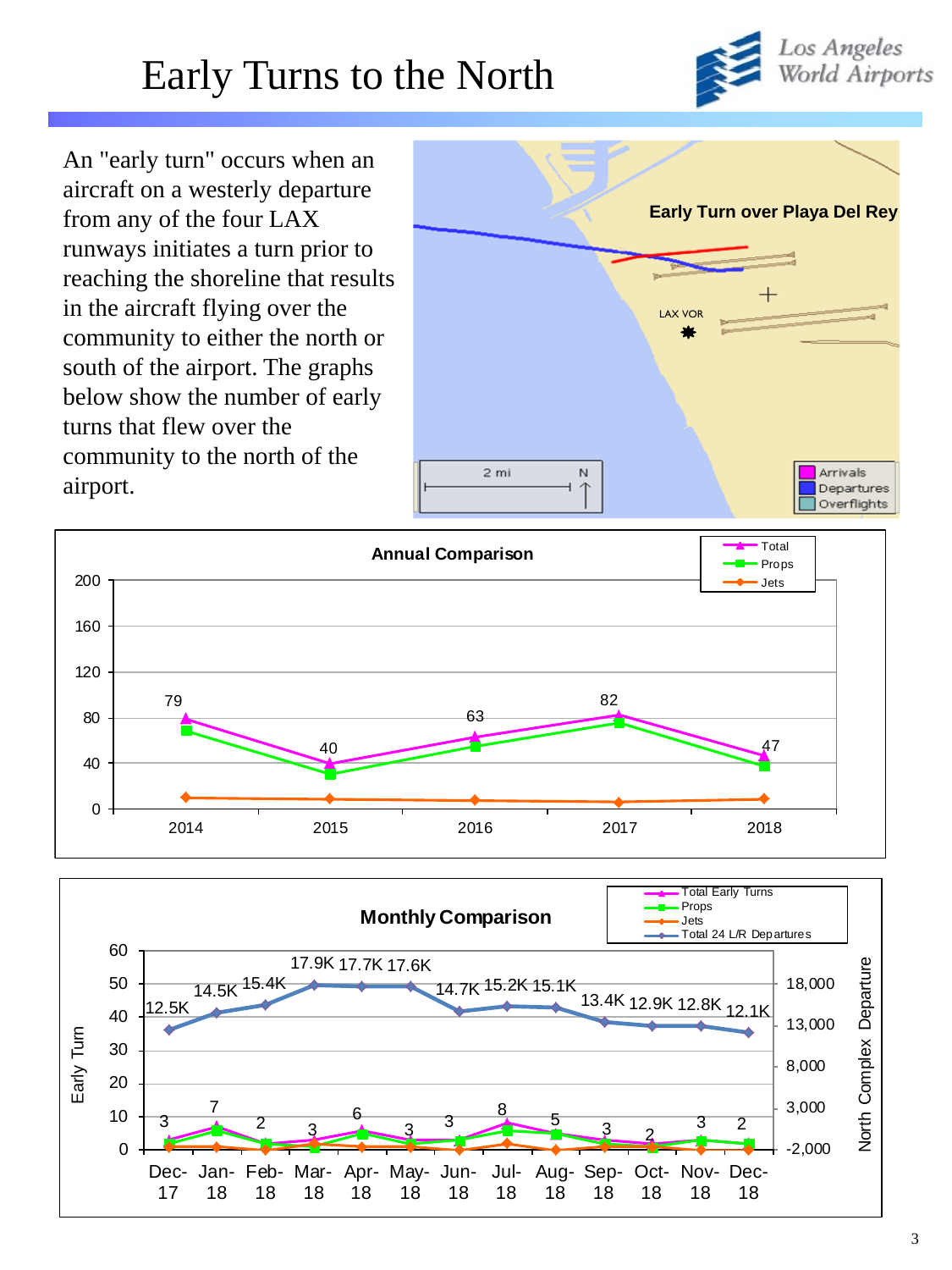

The graphs below show the number of early turns that flew over the community to the south of the airport.

**Note:** The increase in early turns in 2018 is due to Rwy 25R closure on the south complex for reconstruction that occurred from January 2018 to May 2018.





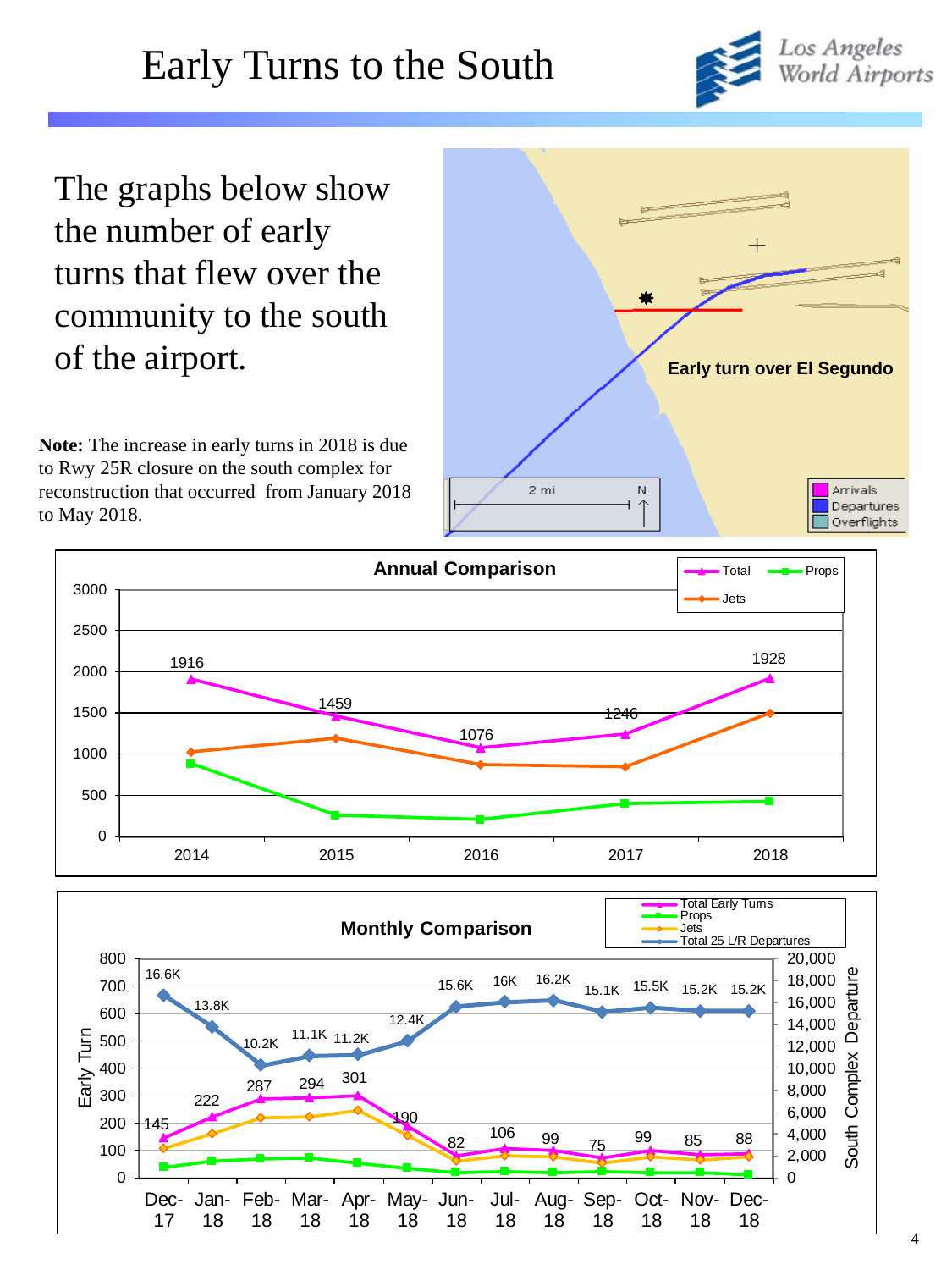## Early Turn Breakdown



The graphs below show the breakdown of early turns by gate and the results of early turn investigation.

**Note:** Rwy 25R was closed for reconstruction from January 2018 to May 2018, which required more aircraft to depart on Rwy 25L on the south complex, contributing to the increase in early turns during that timeframe.





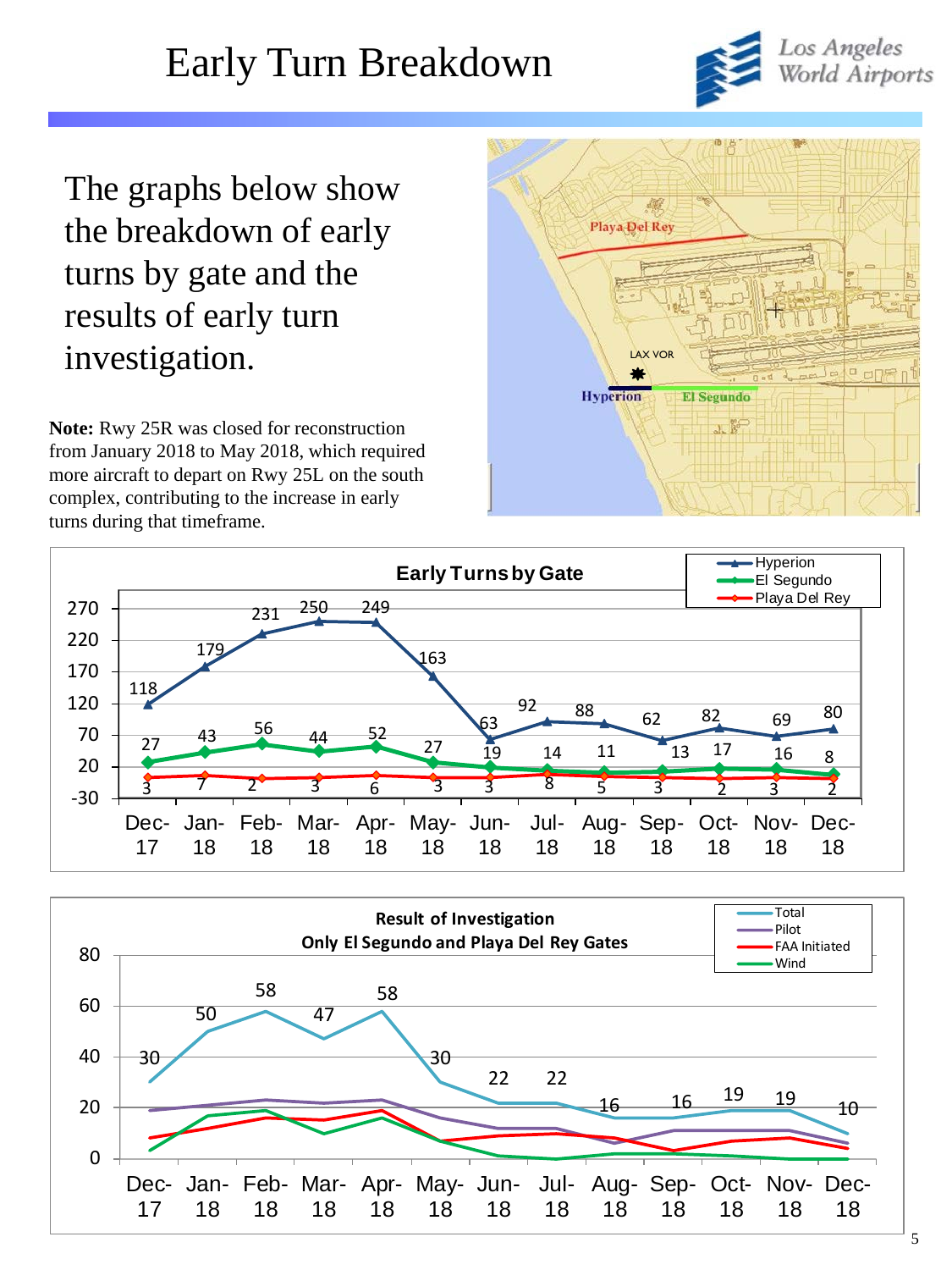

Go-arounds usually occur when **Example of Go-arounds** aircraft are unable to land on their first attempt and would have to circle back around to rejoin the arrival route to land at LAX. The graphs below provide statistics for the number of go-arounds at LAX.





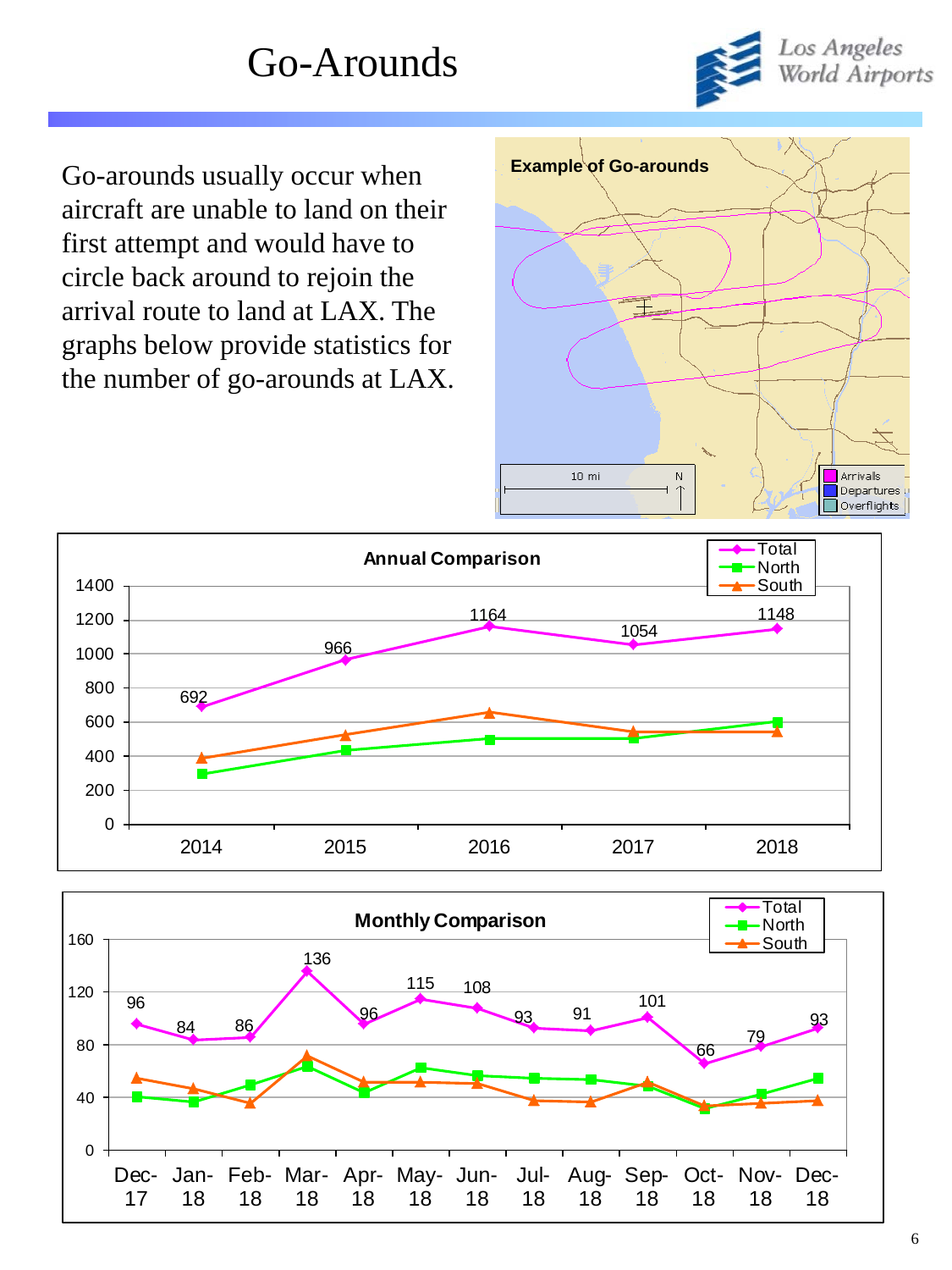# Go-Arounds – Not Maintaining RWY Headings



The graphs below provide statistics for the number of go-arounds that did not maintain runway headings and flew over communities to the north or south of LAX.





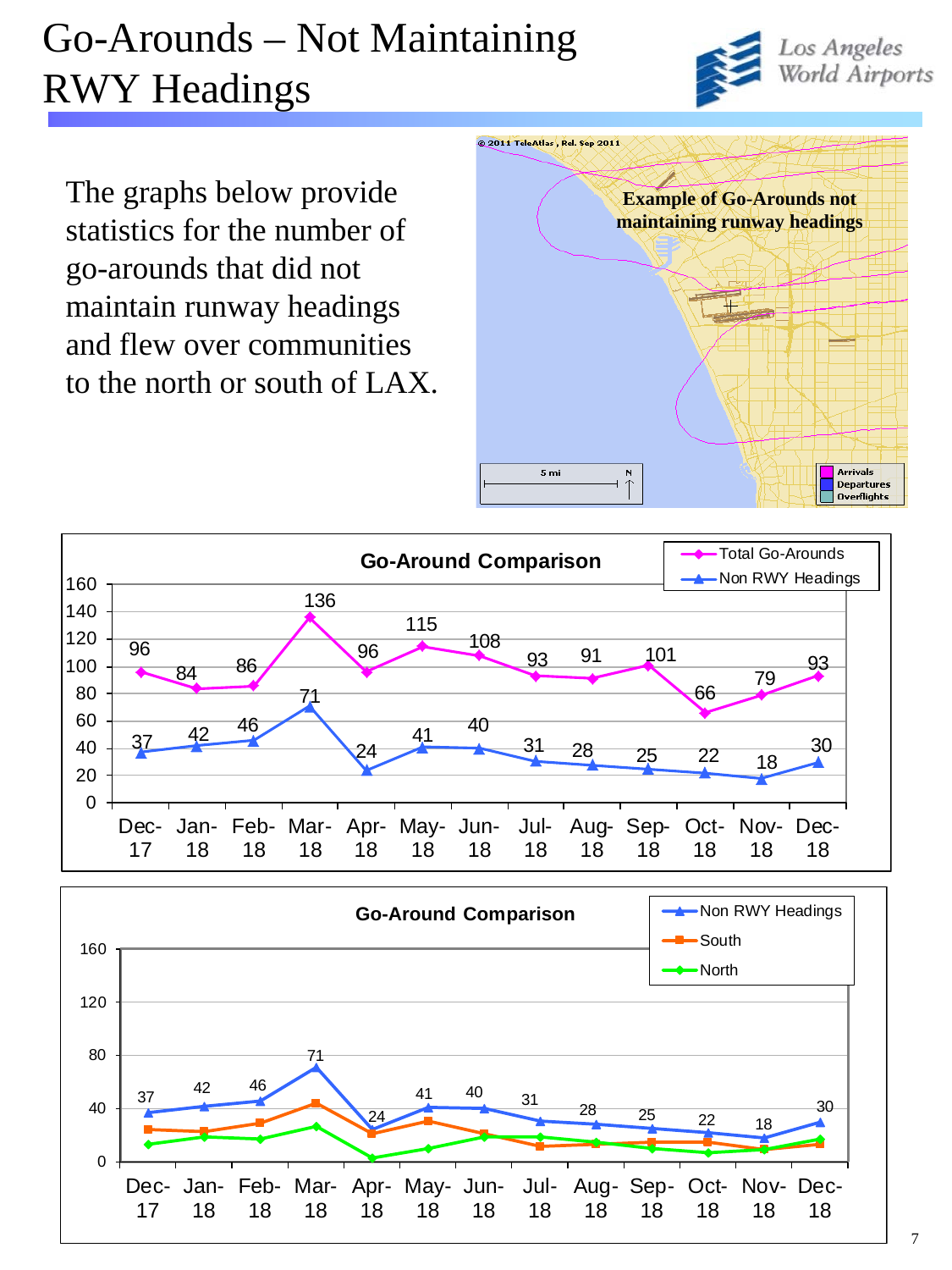### Palos Verdes Peninsula – Turboprop Overflights

The graphs below show statistics of southbound turboprop aircraft that depart from LAX and fly over the Palos Verdes Peninsula, following an established FAA departure route.

**Note:** Note: Prior to SkyWest's fleet mix change (turboprop to jet aircraft) in early 2015, the number of southbound turboprop departures were about 800 per month, with around 300 aircraft flying over the PV Peninsula.

#### Sample Turboprop Departure Flight Track







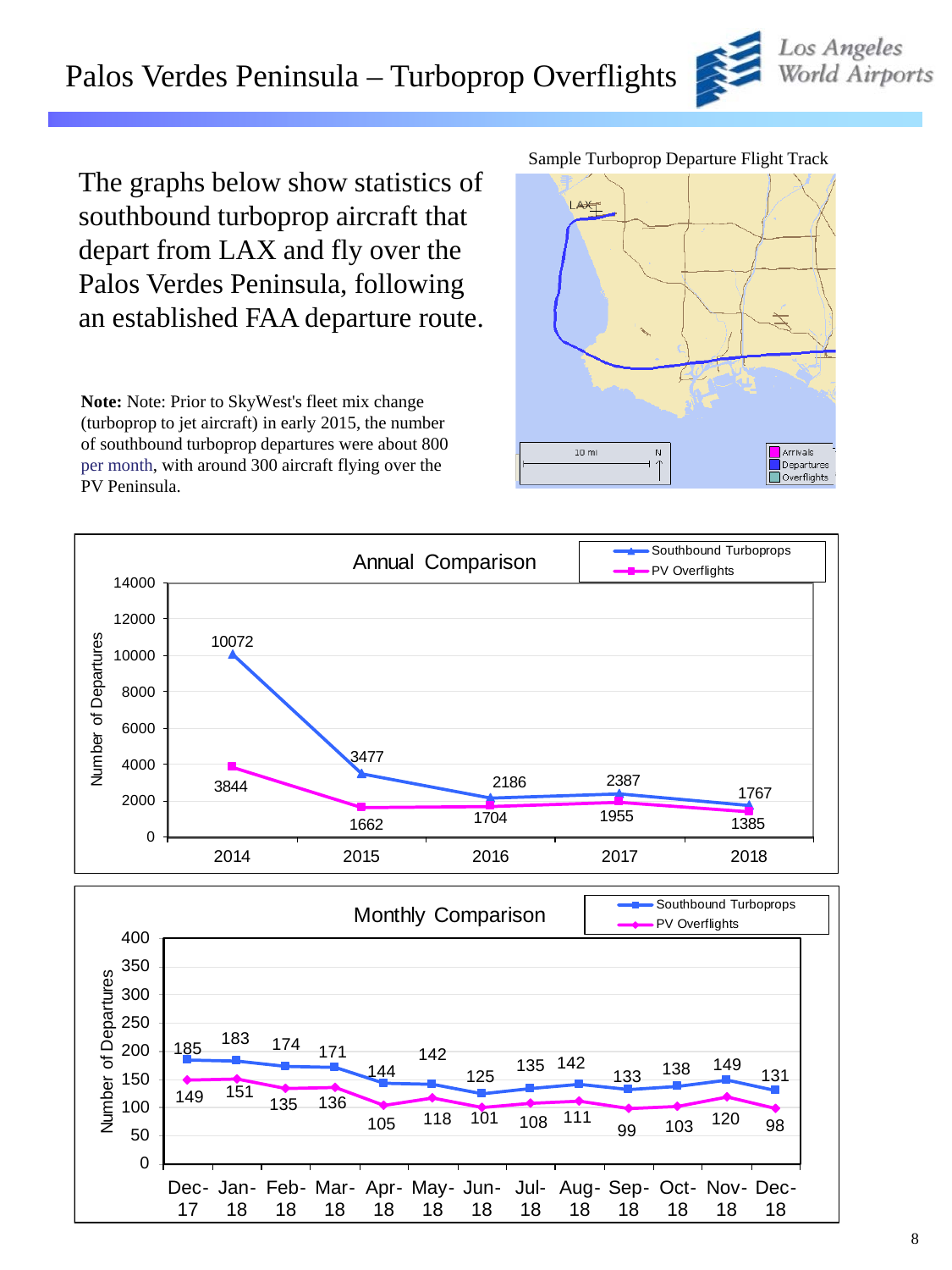

#### Turboprop Altitudes over PV Peninsula

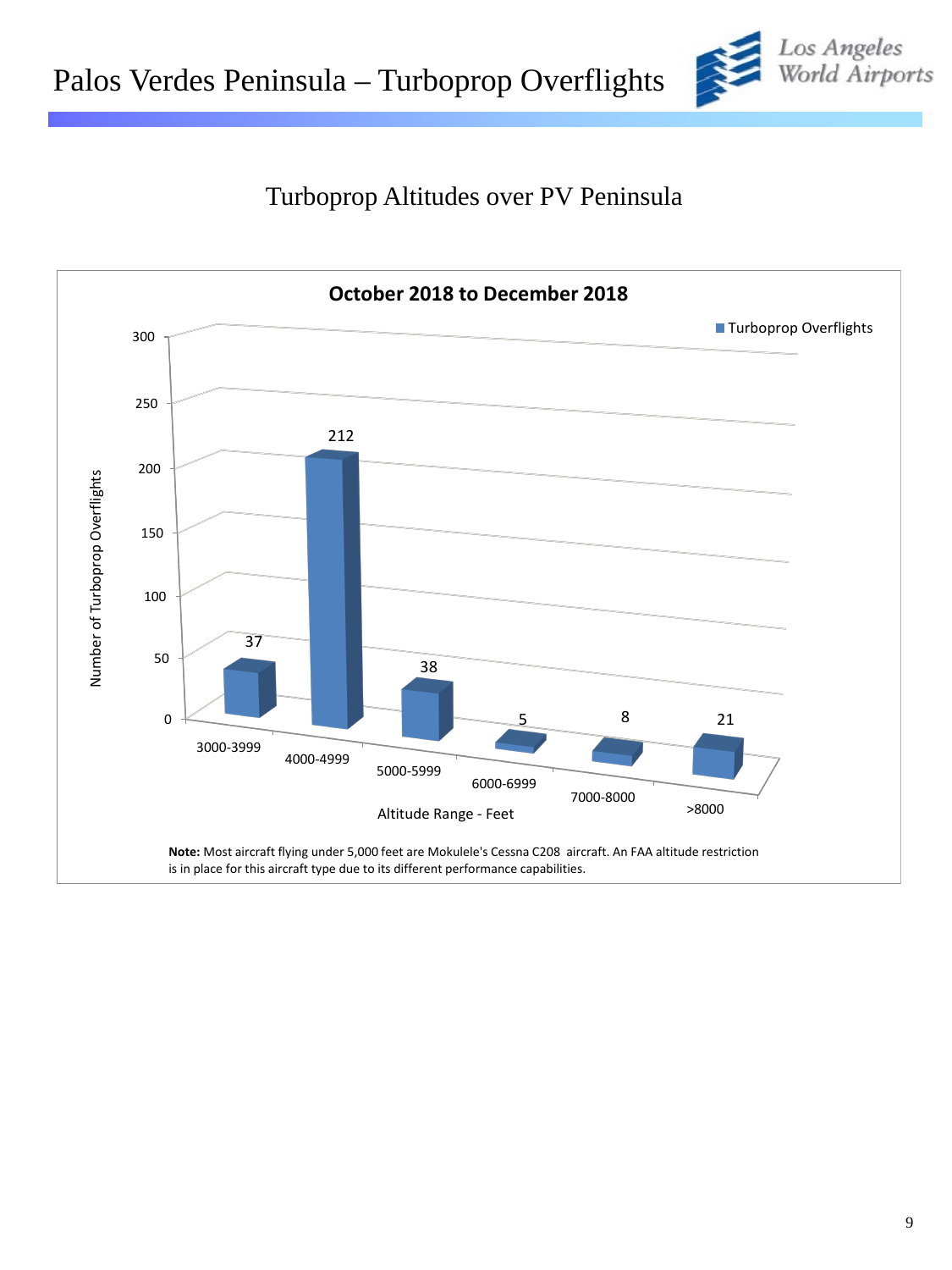

The graphs below show the total number of jets turning south upon departure from LAX and the number of those departures that fly over the Palos Verdes Peninsula.

Sample Jet Departure Flight Track Over PV Peninsula